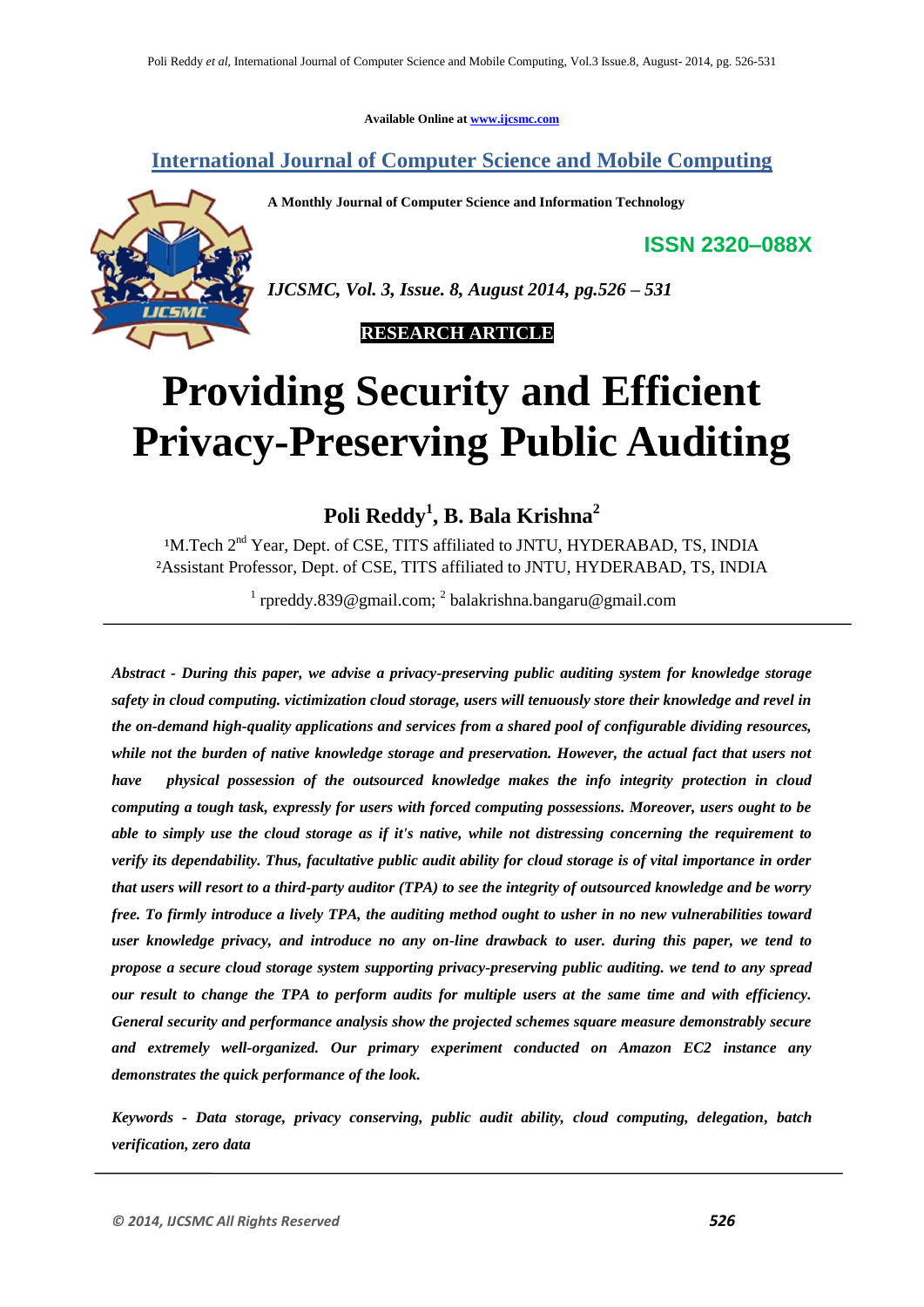#### **I. INTRODUCTION**

Cloud Computing has been visualized because the next-generation design of IT enterprise, owing to its long list of extraordinary benefits within the IT history: on-demand self-service, world network access, location freelance resource pooling, prompt resource physical property, usage-based valuation and transfer of risk. As a disrupting technology with intense effects, Cloud Computing is reworking the terribly nature of however businesses use info technology. One major side of this paradigm shifting is that knowledge is being centralized or outsourced into the Cloud. From users' perception, as well as each people and enterprises, storing knowledge remotely into the cloud in an exceedingly versatile on-demand. manner brings appealing benefits: relief of the burden for storage management, entire knowledge access with freelance geographical locations, and turning away of capital expenses on hardware, software, and personnel maintenances, etc. whereas these advantages of victimization clouds square measure indisputable, owing to the opacity of the Cloud—as separate structure entities, the interior operation details of cloud service suppliers (CSP) might not be far-famed by cloud users—data outsourcing is additionally relinquishing user's final management over the fate of their knowledge.

# **II. EXISTING SYSTEM**

To firmly introduce an efficient third party auditor (TPA), the subsequent 2 basic needs need to be met: TPA ought to be able to with efficiency audit the cloud knowledge storage while not hard the native copy of information, and introduce no extra on-line burden to the cloud user The third party auditing method ought to usher in no new vulnerabilities towards user knowledge privacy. CLOUD computing has been visualized because the next generation info technology (IT) design for enterprises, owing to its long list of unprecedented benefits within the IT history: on-demand self-service, present network access, location freelance resource pooling, speedy resource physical property, usage-based valuation and transference of risk.

# DISADVANTAGES:

- Correctness of the info within the cloud is being place in danger
- Data integrity

#### **III. PROPOSED SYSTEM**

In this paper, we tend to utilize the general public key based mostly homomorphism appraiser and unambiguously integrate it with random mask technique to realize a privacy-preserving public auditing system for cloud knowledge storage security whereas keeping all on top of needs in mind. To support economical handling of multiple auditing tasks, we tend to any explore the technique of additive combination signature to increase our main result into a multi-user setting, wherever TPA will perform multiple auditing tasks at the same time. in depth security and performance analysis shows the projected schemes square measure demonstrably secure and extremely economical. we tend to conjointly show the way to extent our main theme to support batch auditing for TPA upon delegations from multi-users. Public auditing theme that provides a whole outsourcing answer of knowledge—not only the data itself, however conjointly its integrity were checking. Once introducing notations and transient preliminaries, we tend to begin from an summary of our public auditing system and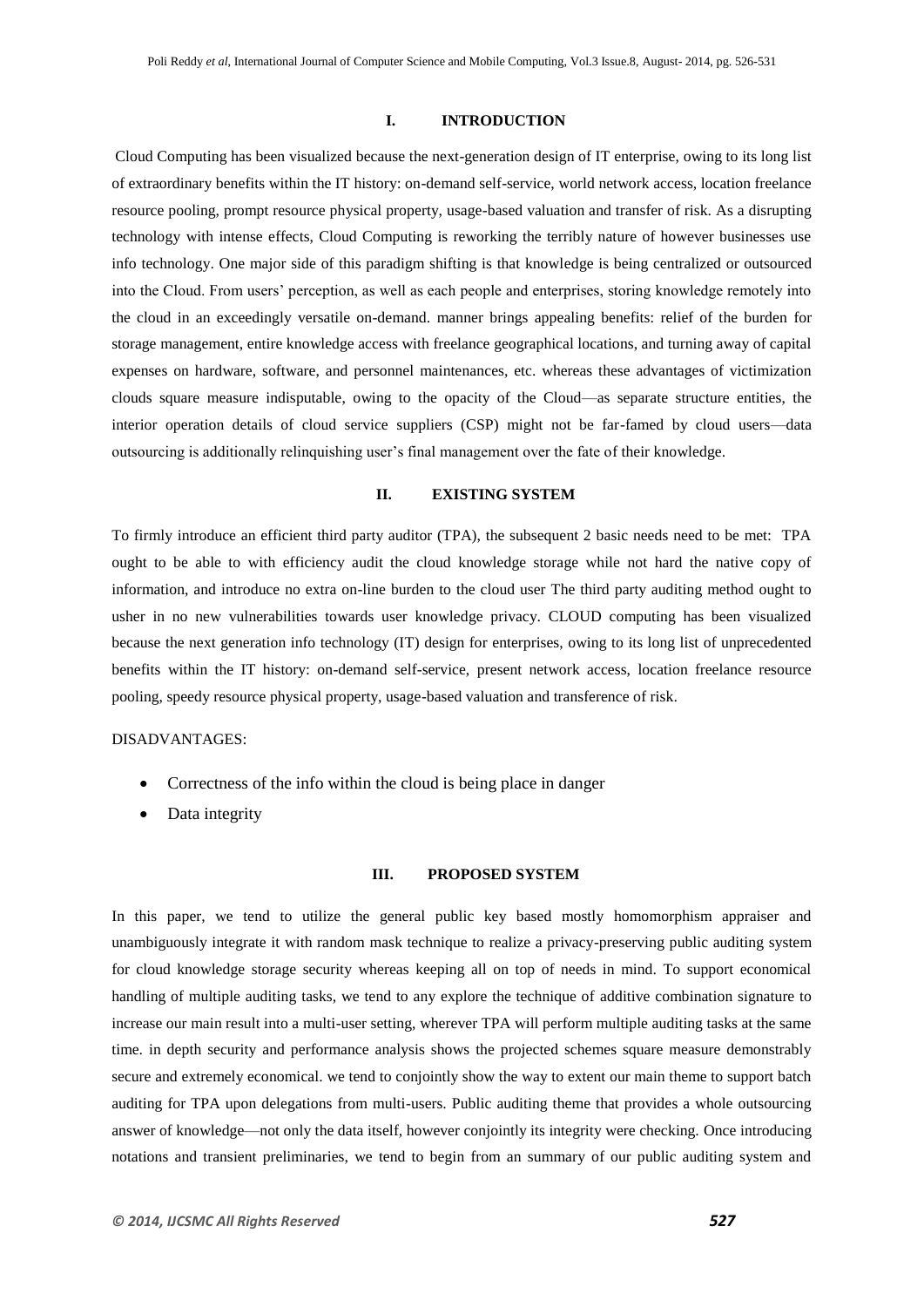discuss 2 easy schemes and their demerits. Then, we tend to gift our main theme and show the way to extent our main theme to support batch auditing for the TPA upon delegations from multiple users.

#### **ADVANTAGES**

- Public audit ability
- Storage correctness
- Privacy conserving
- Batch auditing
- Lightweight.

To fully make sure the knowledge integrity and save the cloud users' computation resources likewise as on-line drawback, it's of vital importance to change public auditing service for cloud knowledge storage, in order that users could facilitate to associate freelance third-party auditor (TPA) to audit the outsourced knowledge once required.



### **FIGURE 1: SYSTEM DESIGN**

# **IV. RELATED WORK**

The TPA, World Health Organization has capability and capabilities that users don't, will sometimes check the integrity of all the info hold on within the cloud on behalf of the users that provides a lot of easier and cheap way for the users to confirm their storage correctness within the cloud. Lately, the notion of public auditability has been projected within the context of guaranteeing remotely hold on knowledge integrity below completely different system and security models. Public auditability permits associate exterior party, additionally to the user himself, to validate the correctness of remotely hold on knowledge. Moreover, coding doesn't fully solve the matter of protective knowledge privacy against third-party auditing however simply reduces it to the advanced key management house and computation resources (we won't differentiate cesium and CSP hereafter); the thirdparty auditor, World Health Organization has experience and talents that cloud users don't have and is trusty to assess the cloud storage service dependability on behalf of the user upon demand. Users trust the cesium for cloud knowledge storage and maintenance. They will conjointly smartly move with the cesium to access and update their hold on knowledge for varied application functions.

As users no in depth possess their knowledge regionally, it's of vital position for users to confirm that their knowledge square measure being properly hold on and preserved. to save lots of the computation resource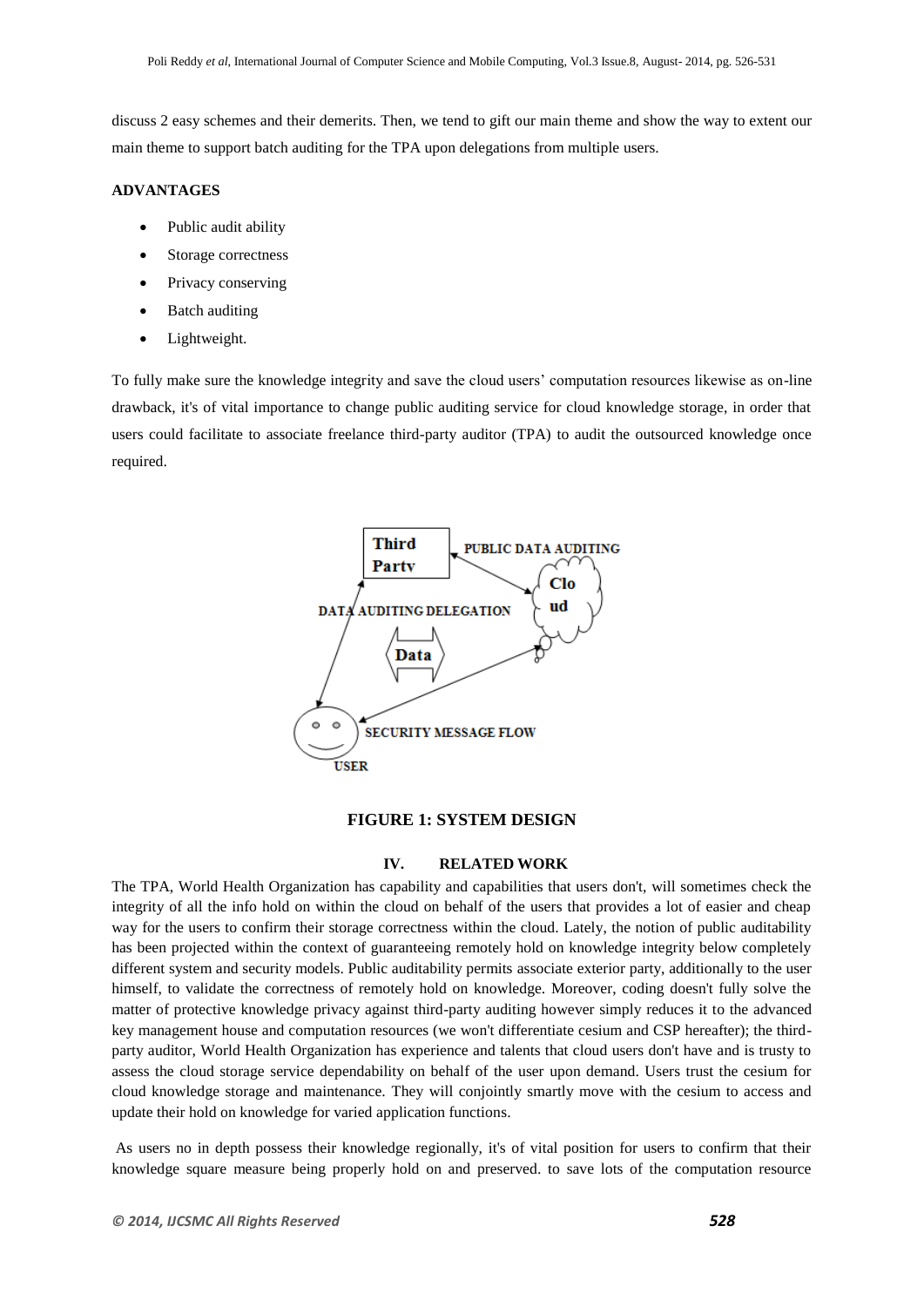likewise because the on-line burden doubtless brought by the periodic storage correctness verification, cloud users could choice to TPA for guaranteeing the storage integrity of their outsourced knowledge, whereas expecting to stay their knowledge personal from TPA.

# **PRIVACY PRESERVING PUBLIC AUDITING SCHEME**

To realize privacy-preserving public auditing, we tend to propose to unambiguously incorporate the hemimorphy linear appraiser with random masking technique. In our protocol, the linear grouping of sampled blocks within the server's response is disguised with randomness generated by the server. With random masking, the TPA has all the required info to make up an accurate cluster of linear equations and thus cannot derive the user's knowledge content, regardless of what number linear groupings of an equivalent set of file blocks is collected. On the opposite hand, the accuracy validation of the block-authenticator pairs will still be allotted in an exceedingly new means which is able to be shown presently, even with the presence of the randomness. Our proposal makes use of a public key-based HLA, to produce the auditing protocol with public auditability. Explicitly, we tend to use the HLA projected in, that relies on the short signature theme projected by Boneh, Lynn, and Sachem. Properties of our protocol. it's simple to visualize that our protocol achieves public auditability. There's no classified keying material or states for the TPA to stay or maintain between audits, and therefore the auditing protocol doesn't position any potential on-line burden on users.

#### **AUDITING STRUCTURES**

**BATCH AUDITING** --With the institution of privacy-preserving public auditing, the TPA could at the same time handle multiple auditing upon completely different users' allocation. The individual auditing of those tasks for the TPA is tedious and really inefficient. Given K auditing allocations on K distinct knowledge files from K completely different users, it's a lot of profitable for the TPA to batch these multiple tasks along and audit at just once. Keeping this traditional demand in mind, we tend to slightly modify the protocol in an exceedingly single user case, and bring home the bacon the buildup of K verification equations (for K auditing tasks) into one, as shown in . As a result, a secure batch auditing protocol for synchronous auditing of multiple tasks is obtained.

**BATCH AUDITING EFFICIENCY** - Support for batch auditing provides associate straight line proficiency analysis on the batch auditing, by considering solely the full variety of coupling operations. However, on the real-world facet, there square measure extra more cost-effective operations needed for batching, like integrated exponentiations and multiplications. Thus, whether or not the advantage of removing pairings considerably outweighs these extra operations remains to be verified. to urge a full read of batching potency, we tend to conduct a scheduled batch auditing take a look at, wherever the quantity of auditing tasks is inflated from one to or so two hundred with intervals of eight.

#### **IDENTIFICATION OF VALID RESPONSES**

The verification equation solely holds once all the responses square measure valid, and fails with high risk once there's even one single invalid response within the batch auditing. In several conditions, a response assortment could contain invalid responses, particularly f\_kg1\_k\_K, caused by accidental knowledge corruption or in all probability malicious activity by a cloud server. The magnitude relation of invalid responses to the valid may be somewhat tiny, and however a regular batch auditor can discard the whole assortment. To any prepared these invalid responses within the batch auditing, we are able to operate a algorithmic divide-and-conquer approach (binary search), as prompt by Ferrara et al.. Specifically, if the batch auditing fails, we are able to merely divide the cluster of responses into 2 halves, and repeat the auditing on halves via. TPA could currently need the server to challenge all the fRkg1  $k$ K, as in individual auditing. we tend to show through fastidiously designed experiment that victimization this algorithmic binary search technique, though up to twenty per cent of responses square measure invalid, batch auditing still performs quicker than individual verification.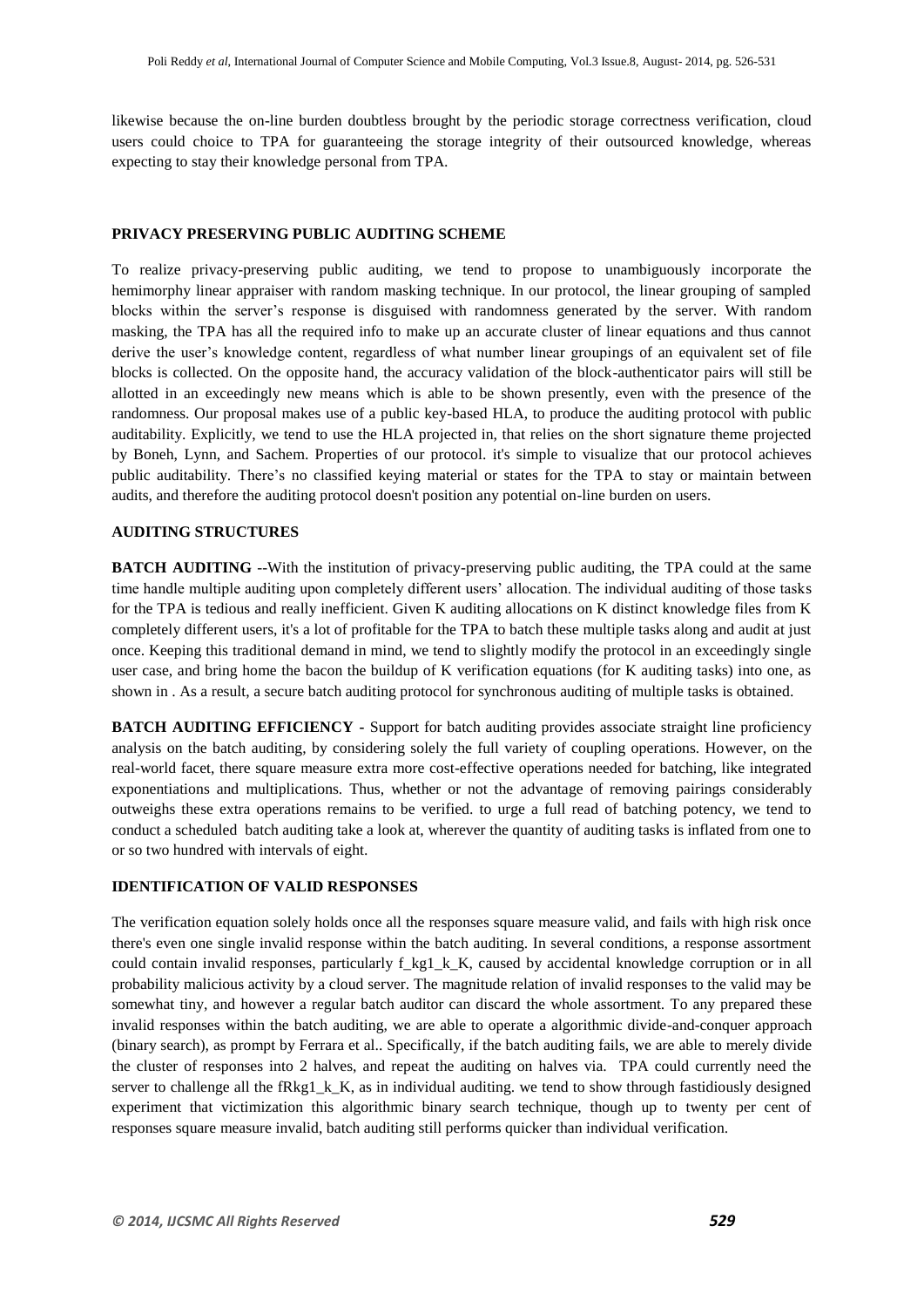#### **APPLICATION TO VERSION CONTROL SYSTEM**

The on top of theme permits TPA to continuously keep the new tree root for auditing the updated file. however it's price noting that our mechanism is simply extended to figure with version management theme, wherever each current and former versions of the info file F and therefore the corresponding authenticators square measure hold on and want to be audited on demand. One potential means is to want TPA to stay tracks of each the present and former tree roots generated by the user, denoted as fTR1 MHT; TR2 MHT; . . . ; TRV MHT g. Here, V is that the variety of file versions and TRV MHT is that the root associated with the foremost current version of the info file F. Then, whenever a chosen version v (1 nine v nine V ) of information file is to be audited, the TPA simply uses the corresponding TRv MHT to perform the auditing. The cloud server ought to conjointly keep track of all the versions of information file F and their authenticators, so as to properly answer the auditing request from TPA. Note that cloud server ought not to replicate each block of information move into each version, as several of them square measure the similar once updates. However, the way to with efficiency manage such block storage in cloud isn't at intervals the scope of our paper.

# **CONCLUSION**

In this paper, we provide a privacy-preserving public auditing system for knowledge storage security in cloud computing. we tend to operate the hemimorphy linear appraiser and random concealing to ensure that the TPA wouldn't learn any info concerning the info content hold on on the cloud server throughout the effective auditing technique, that not solely eliminates the burden of cloud user from the tedious and doubtless exclusive auditing task, however conjointly improves the users' worry of their outsourced knowledge leak. As TPA could instantly handle multiple audit sessions from completely different users for his or her outsourced knowledge records, we tend to any prolong our privacy-preserving public auditing protocol into a multiuser scenario, wherever the TPA will perform many auditing tasks in an exceedingly batch manner for improved potency. in depth analysis displays that our systems square measure demonstrably secure and extremely economical. Our initial experiment conducted on Amazon EC2 case any demonstrates the quick performance of our style on each the cloud and therefore the tax assessor facet. we tend to leave the whole implementation of the mechanism on business public cloud as a crucial future extension, that is foreseeable to robustly deal with terribly giant scale knowledge and therefore encourage users to simply accept cloud storage services a lot of with confidence.

# **REFERENCES**

[1] C. Wang, Q. Wang, K. Ren, and W. Lou, "Privacy-Preserving Public Auditing for Storage Security in Cloud Computing," Proc. IEEE INFOCOM '10, Mar. 2010.

[2] P. Mell and T. Grance, "Draft NIST Working Definition of Cloud Computing," [http://csrc.nist.gov/groups/SNS/cloudcomputing/i](http://csrc.nist.gov/groups/SNS/cloudcomputing/)ndex.html, June 2009.

[3] M. Armbrust, A. Fox, R. Griffith, A.D. Joseph, R.H. Katz, A. Konwinski, G. Lee, D.A. Patterson, A. Rabkin, I. Stoica, and M. Zaharia, "Above the Clouds: A Berkeley View of Cloud Computing," Technical Report UCB-EECS-2009-28, Univ. of California, Berkeley, Feb. 2009.

WANG ET AL.: PRIVACY-PRESERVING PUBLIC AUDITING FOR SECURE CLOUD STORAGE 373

[4] Cloud Security Alliance, "Top Threats to Cloud Computing,"

http://www.cloudsecurityalliance.org, 2010.

[5] M. Arrington, "Gmail Disaster: Reports of Mass Email Deletions,"

http://www.techcrunch.com/2006/12/28/gmail-disasterreportsof-mass-email-deletions/, 2006.

[6] Amazon.com, "Amazon s3 Availability Event: July 20, 2008," http://status.aws.amazon.com/s3- 20080720.html, July 2008.